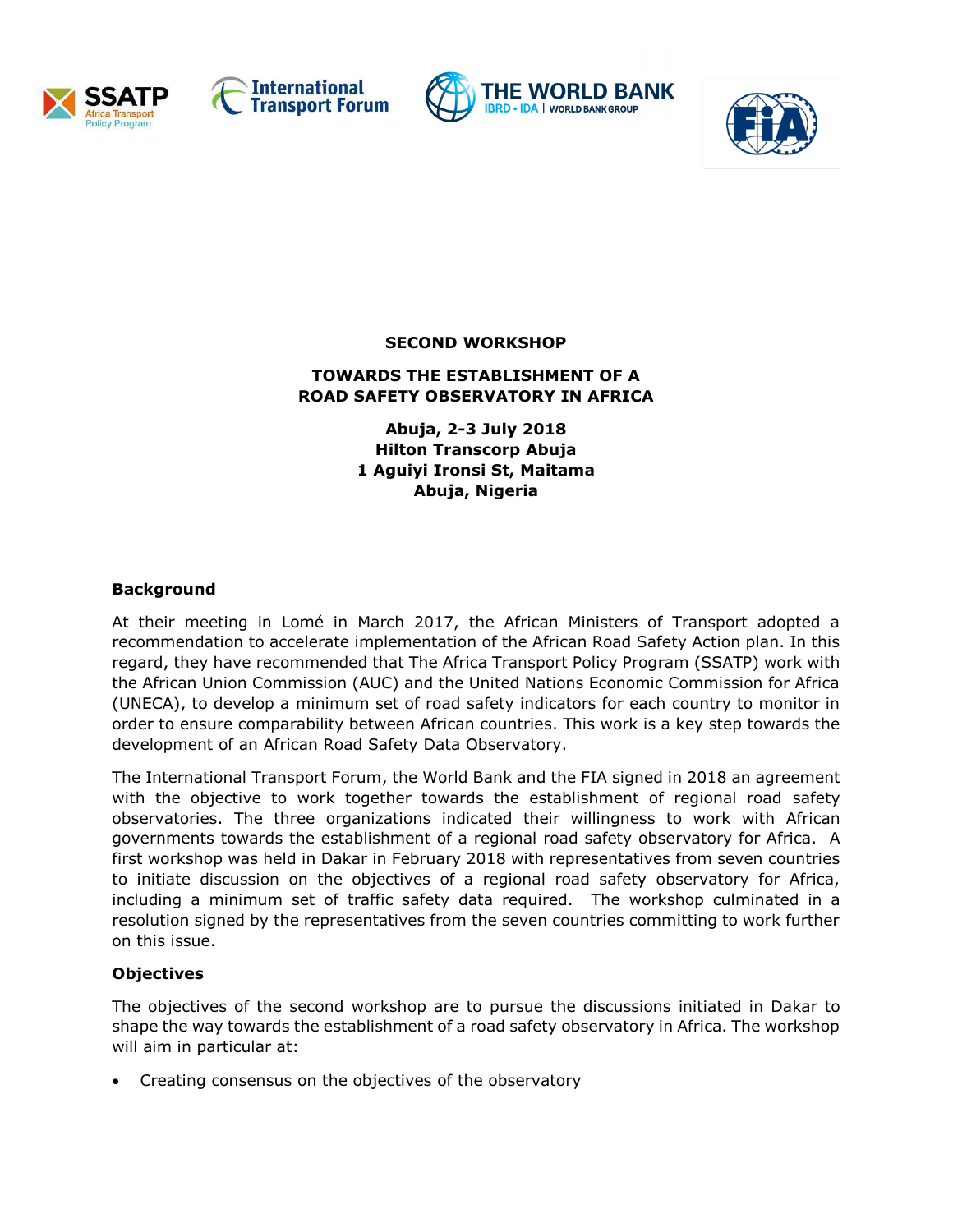







- Develop criteria for the establishment of a technical secretariat
- Establish partnership with international institutions and organizations
- Agreement on minimum set of indicators

# **Format**

Two-day workshop with interactive discussion with participants.

# **Audience**

The workshop will involve:

- Government representatives from African countries
- Representatives from Regional Economic Groups and Corridor management authorities
- Representatives of development partners
- International road safety experts.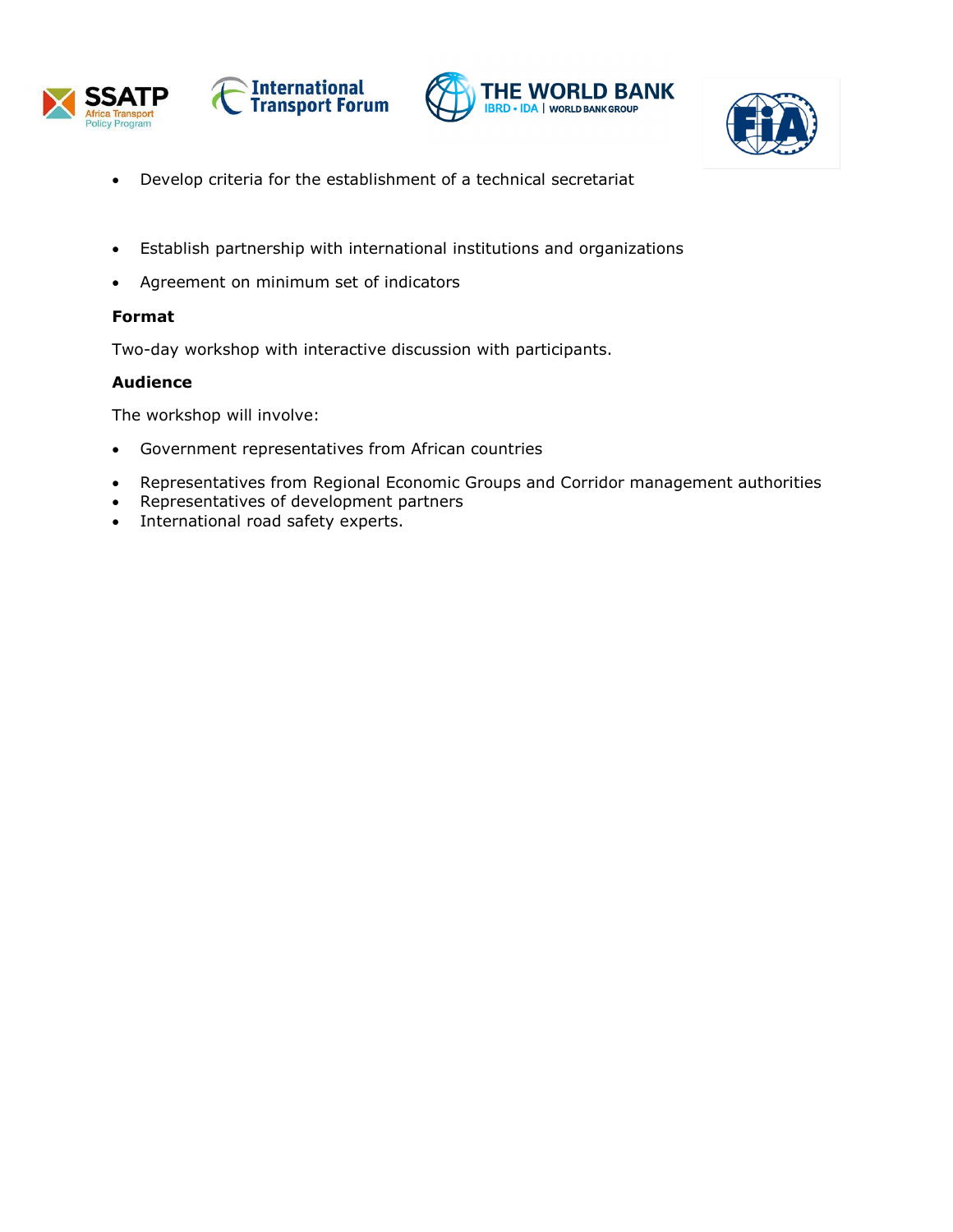







## **PROGRAMME**

| <b>MONDAY 2 JULY 2018</b><br><b>MODERATOR: Placide Badji (African Union)</b>                                                                                               |                 |
|----------------------------------------------------------------------------------------------------------------------------------------------------------------------------|-----------------|
|                                                                                                                                                                            |                 |
| Opening, welcome and objectives of the workshop                                                                                                                            |                 |
| SSATP: Mr. Ibou Diouf<br>$\bullet$<br>UN ECA: Mr. Robert Lisingue<br>WB-ITF-FIA: Ms. Veronique Feypell                                                                     | $11:00-11:30$   |
| Tour de Table - Introduction of participants                                                                                                                               | $11:30 - 12:00$ |
| Adoption of the draft agenda                                                                                                                                               | $12:00 - 12:05$ |
| Keynote speech: Why traffic safety data are important?                                                                                                                     | 12:05-12:25     |
| Dr Boboye OYEYEMI, Corps Marshal, Federal Road Safety Corps, Nigeria                                                                                                       |                 |
| Concept of a road safety observatory and results of the survey<br>among African participants                                                                               | $12:25 - 12:45$ |
| Ms. Veronica Raffo, Sr. Infrastructure Specialist, World Bank                                                                                                              |                 |
|                                                                                                                                                                            | $12:45 - 13:15$ |
| Outcome of the workshop held in Dakar on 21-22 February 2018 -                                                                                                             |                 |
| Representative of Kenya, Dr. Duncan Kibogong (10 mn)<br>$\bullet$<br>Representative of Benin, Mr. George Adoukonou (10 mn)<br>$\bullet$<br>Discussion (10 mn)<br>$\bullet$ |                 |
| <b>Lunch break</b>                                                                                                                                                         | $13:15 - 14:30$ |
| Review of road crash data systems in African countries                                                                                                                     | $14:30 - 15:00$ |
| Dr. Maria Segui-Gomez, Road Safety Expert, FIA                                                                                                                             |                 |
| Summary of the work conducted by:                                                                                                                                          |                 |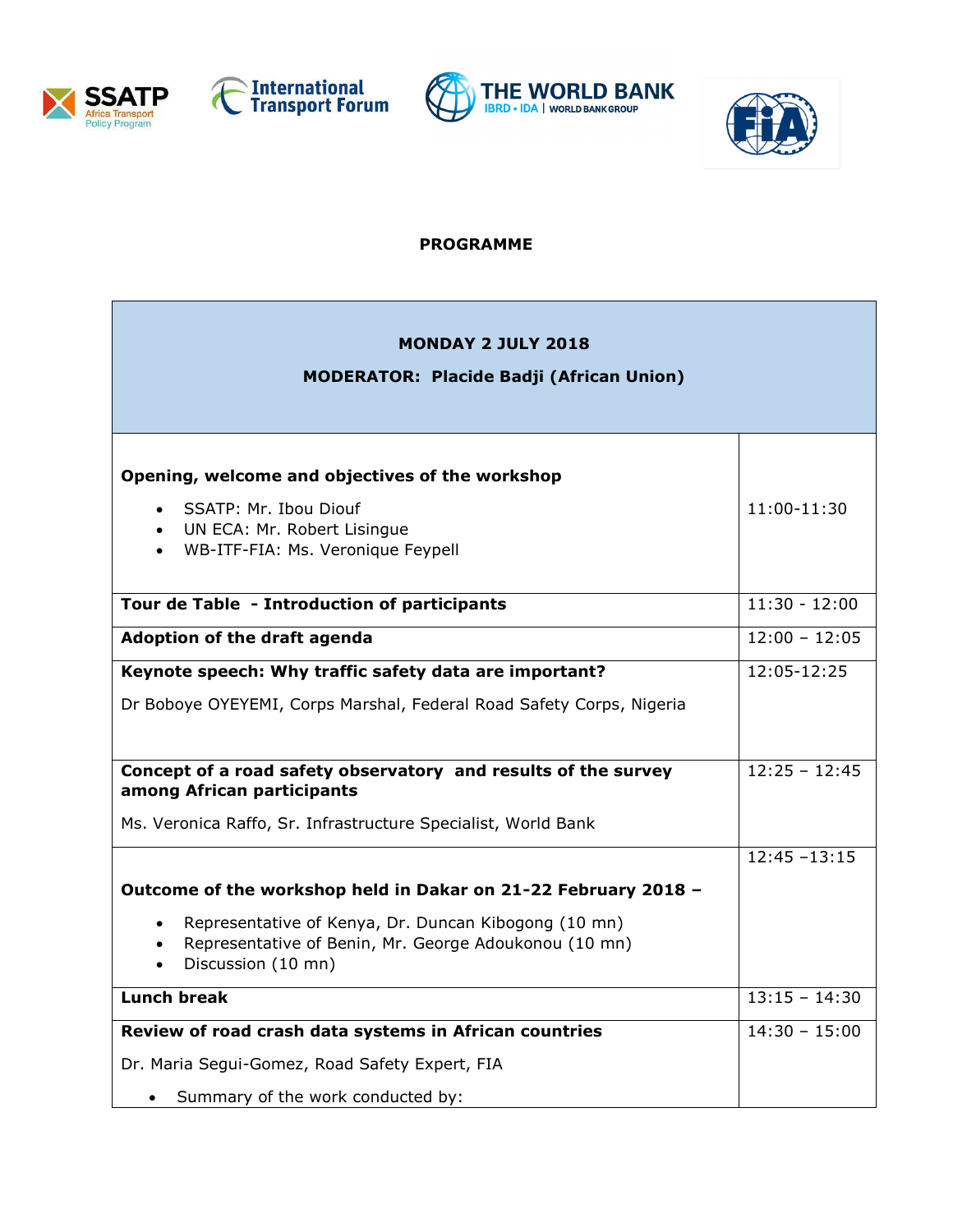







| <b>EUROMED</b><br>$\bullet$<br>Safer Africa<br><b>SSATP</b><br>The Common Road Accident Framework in Europe: CADAS -<br>Development of a simplified version: mini CADAS                                                                                                                                                                                                                                                                                    |                 |
|------------------------------------------------------------------------------------------------------------------------------------------------------------------------------------------------------------------------------------------------------------------------------------------------------------------------------------------------------------------------------------------------------------------------------------------------------------|-----------------|
| <b>Vital Registration Data</b>                                                                                                                                                                                                                                                                                                                                                                                                                             |                 |
| Overview of best practices, Dr Maria Segui, FIA and Mr. Kacem Iaych,<br><b>WHO</b><br>Vital registration records in Nigeria, Dr Sydney Ibeanusi, Ministry of<br>Health Nigeria<br>WHO workshops on Vital registration for African countries, Dr Maria<br>Segui, FIA, and Mr Kacem Iaych, WHO<br>WHO is offering to organize in 2018-19 training sessions. The first<br>training workshop could be held in Marrakech in November 2018/<br><b>Discussion</b> | $15:00 - 16:15$ |
| <b>Break</b>                                                                                                                                                                                                                                                                                                                                                                                                                                               | $16:15 - 16:45$ |
| Minimum set of common indicators at national Level (Part 1)<br>Proposal for Minimum set of indicators at national level, Maria Segui<br>(FIA) and Tawia Addo Ashong (SSATP)<br><b>Discussion</b>                                                                                                                                                                                                                                                           | $16:45 - 17:45$ |
| Conclusions of Day 1 - Preparation of Day 2                                                                                                                                                                                                                                                                                                                                                                                                                | $17:45 - 18:00$ |
| Feedback from participants on the discussion of Day 1 and their expectations<br>from Day 2                                                                                                                                                                                                                                                                                                                                                                 |                 |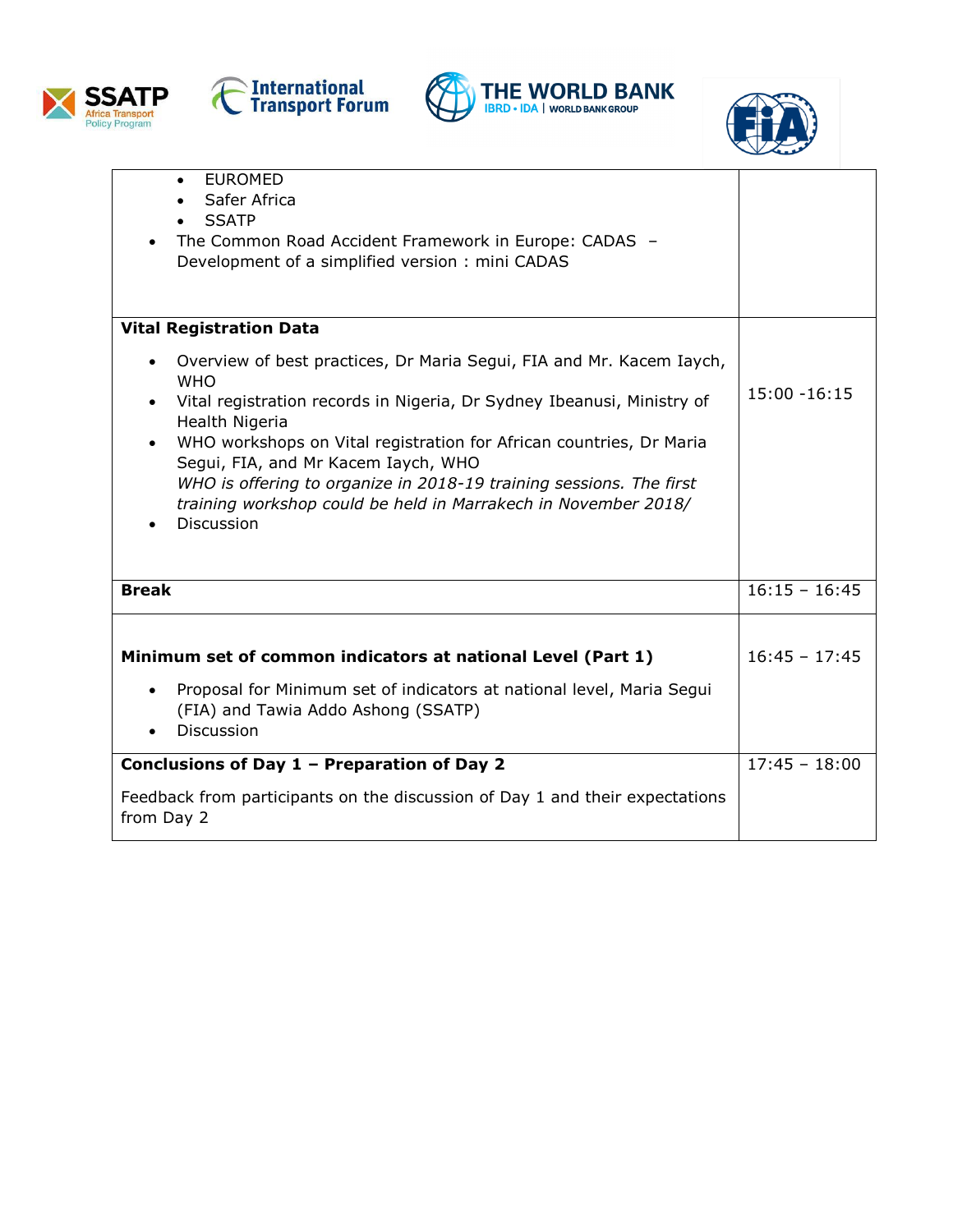







| <b>TUESDAY 3 JULY 2018</b>                                                                                                                                                                                                                                                                                                                   |                 |
|----------------------------------------------------------------------------------------------------------------------------------------------------------------------------------------------------------------------------------------------------------------------------------------------------------------------------------------------|-----------------|
| <b>MODERATOR: Mr. Robert Lisinge (UN ECA)</b>                                                                                                                                                                                                                                                                                                |                 |
|                                                                                                                                                                                                                                                                                                                                              |                 |
| Minimum set of common indicators for the Regional African Road<br><b>Safety Observatory</b>                                                                                                                                                                                                                                                  | $9:00 - 10:00$  |
| Objective of the session: Veronica Raffo (World Bank)<br>$\bullet$<br>Brainstorming session to agree on a set of common indicators for the<br>Regional Road Safety Observatory, regarding<br>• Vital registration data<br>• Crash data<br>• Safety performance indicators                                                                    |                 |
| o Exposure data<br>Provisional selection of indicators                                                                                                                                                                                                                                                                                       |                 |
| <b>Break</b>                                                                                                                                                                                                                                                                                                                                 | $10:00 - 10:30$ |
|                                                                                                                                                                                                                                                                                                                                              | 10:30-12h15     |
| <b>Governance of the African Road Safety Observatory</b>                                                                                                                                                                                                                                                                                     |                 |
| Moderator: Mr Robert Lisinge (UNECA)                                                                                                                                                                                                                                                                                                         |                 |
| Looking at other regional observatories (IRTAD, European<br>$\bullet$<br>Observatory and OISEVI, 3 slides)<br>Options for African Observatory:<br>$\bullet$<br>o Role of a Secretariat<br>Hosting organization<br>$\circ$<br>Bi-laws<br>$\circ$<br>Funding<br>$\circ$<br>Working methods<br>$\circ$<br>Outputs of the Observatory<br>$\circ$ |                 |
| Discussion (breakout sessions + plenary)                                                                                                                                                                                                                                                                                                     |                 |
| <b>Technology for Enhanced Data</b>                                                                                                                                                                                                                                                                                                          | $12:15 - 12:45$ |
| DRIVER project - A World Bank Tool for crash data collection<br>Mr. Soames Job, World Bank<br>Tanzania's RAIS Mr. Julius Chambo                                                                                                                                                                                                              |                 |
| These presentations will be completed by an on-line demonstration at the<br>end of the workshop.                                                                                                                                                                                                                                             |                 |